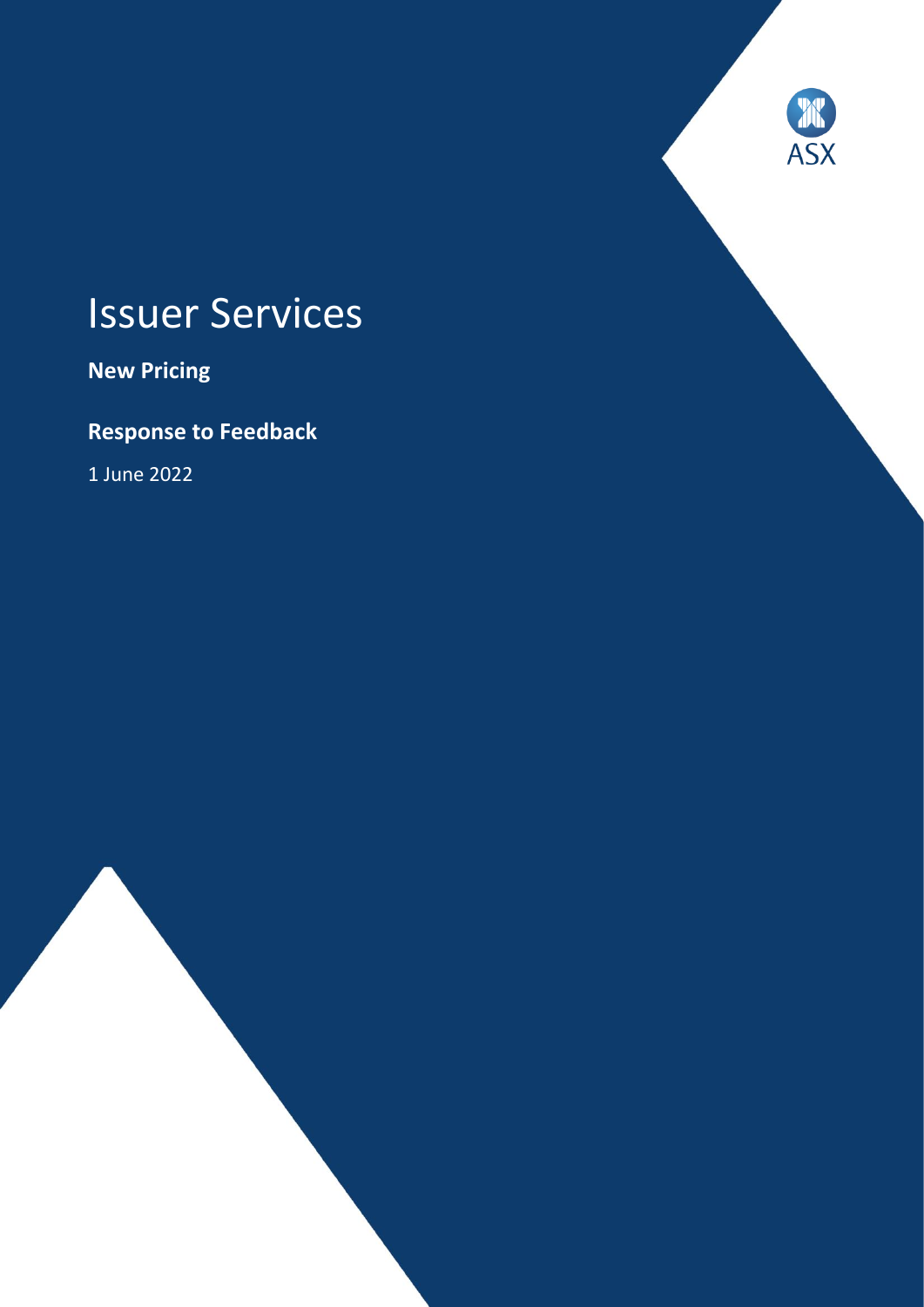

#### **Contacts**

For general enquiries, please contact:

#### **Karen Webb**

**Senior Manager, Issuer Services E** [issuers@asx.com.au](mailto:issuers@asx.com.au)

Media enquiries, please contact:

**David Park Senior Adviser, Media and Communications T** 02 9227 0010 **E** [david.park@asx.com.au](mailto:david.park@asx.com.au)

## **Contents**

| 1. Introduction                                                      | 3 |
|----------------------------------------------------------------------|---|
| 2. Key themes from feedback received and ASX response to<br>feedback | 4 |
|                                                                      |   |
| 3. Confirmation of changes and effective date                        | 8 |
| 4. Updated resources available to issuers and other stakeholders 8   |   |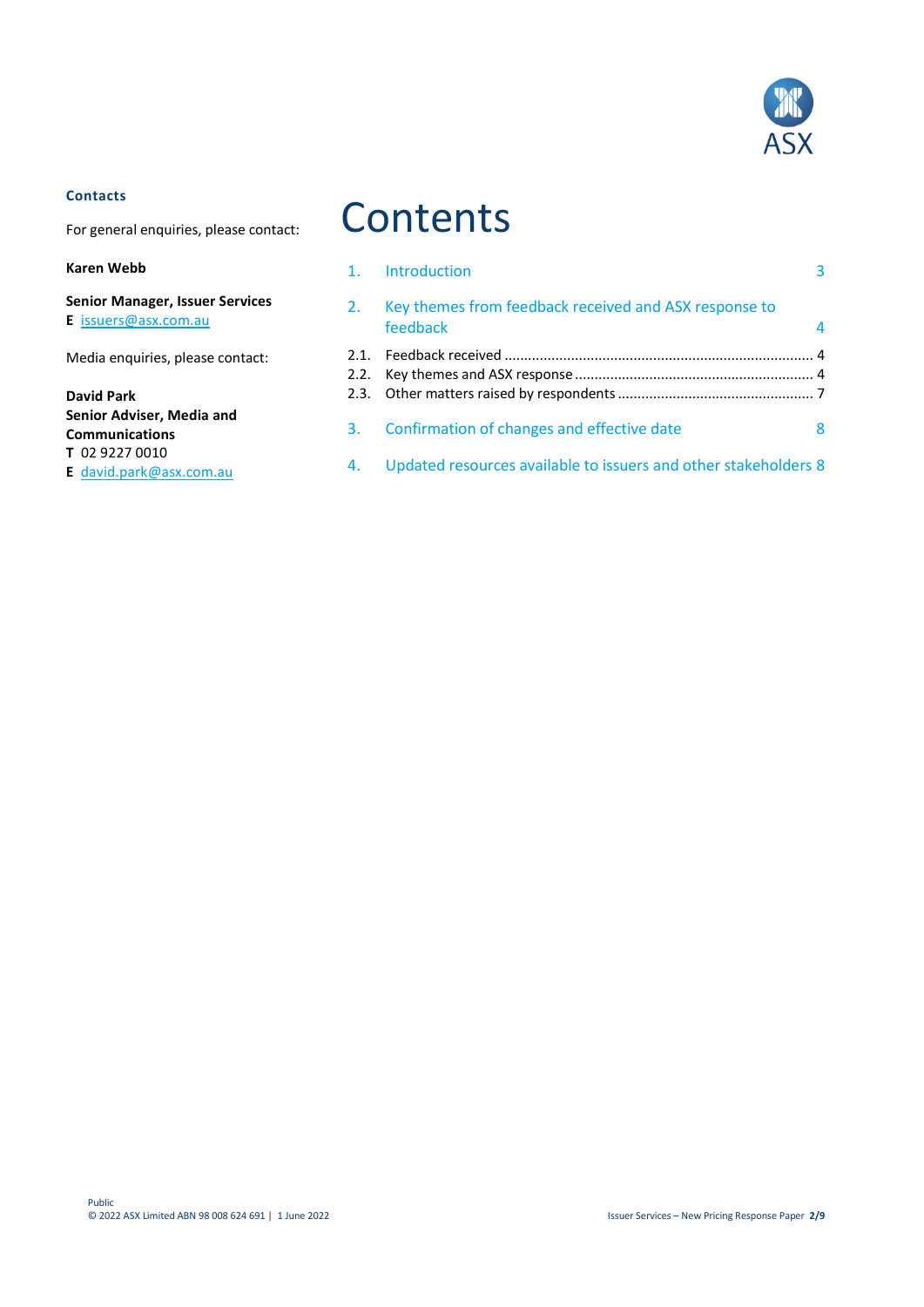

## **1. Introduction**

On 3 March 2022, ASX released a Discussion Paper – [Issuer Services: New Pricing](https://www2.asx.com.au/content/dam/asx/issuers/issuer-services/issuer-services-discussion-paper-new-pricing.pdf) which explained a proposed new pricing model for the services provided to issuers by ASX Issuer Services. ASX outlined a number of changes in the Discussion Paper to simplify issuer services fees. ASX considers the new fees to be easier to budget for and understand, and better reflect the services provided by ASX Issuer Services.

ASX requested submissions in response to the Discussion Paper by 14 April 2022, with a comprehensive program of engagement with issuers undertaken during March, April and May on the proposed changes, and to respond to their questions.

This paper summarises the feedback received in submissions and ASX's response to that feedback. It also provides an update on the resources and information available to issuers on the new pricing.

Following stakeholder engagement, ASX confirms that the new fee model will go live as planned on 1 July 2022.

Upon implementation of these changes the issuer community will benefit from:

- a substantially simpler, clearer and more predictable fee model than the existing structure. ASX will reduce the number of charging points, move to a standard monthly charging cycle, and adopt a design that matches models widely used elsewhere (including by major registries);
- a reduction in costs to the overall market on day one, with further reductions as the industry moves to electronic CHESS holding statements (there is no charge for electronic statements). Most issuers will be better off immediately upon launch of the new model.<sup>1</sup>

In response to the feedback and questions received during the consultation period, **ASX provides the following assurances to issuers using ASX Issuer Services**:

- Although unintended outcomes are not expected, ASX will monitor for any edge case scenarios once the fee changes have been implemented.
- ASX does not intend to remove the availability of the low velocity discount. ASX notes the discount is available to issuers set up in CHESS on or before 30 June 2022.
- ASX will guarantee that the fees that are being changed or introduced in the new pricing model will not be increased for a period of at least 3 years from 1 July 2022. This includes the following fees:
	- o Subscription Fee
	- o CHESS Holding statement fee for paper statements
	- o Holding Adjustment fee
- Additionally, any fee that has been removed as part of these fee changes will not be reinstated.

.

<sup>&</sup>lt;sup>1</sup> Comparing FY21 costs under the old and new pricing models.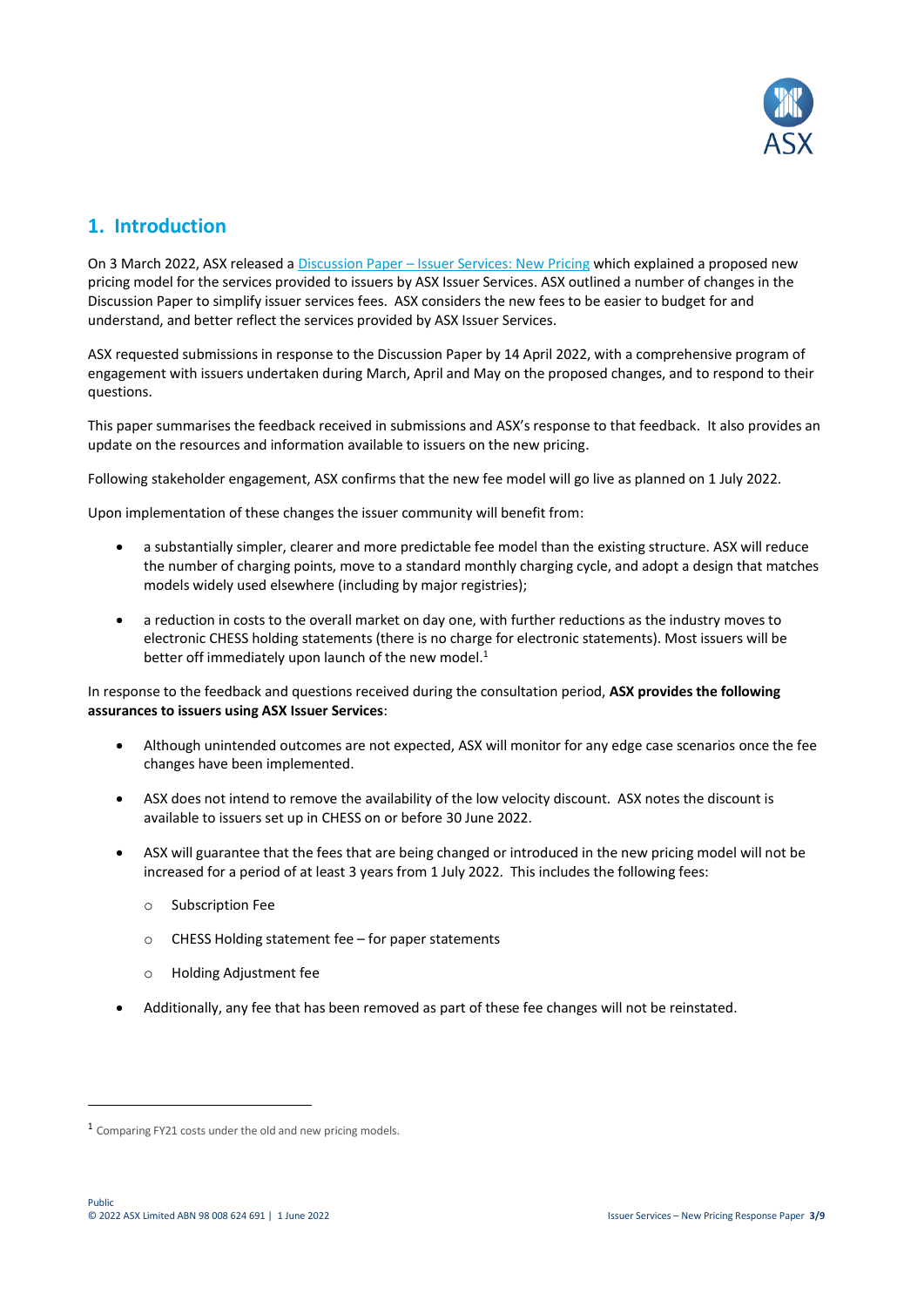

## **2. Key themes from feedback received and ASX response to feedback**

#### **2.1. Feedback received**

ASX received nine submissions in response to the Discussion Paper from a range of stakeholders including issuers, industry associations, a market operator, a registry and a private individual. Four of these submissions were provided on a confidential basis. ASX has published the non-confidential submissions on th[e Public Consultations page](https://www.asx.com.au/regulation/public-consultations.htm) of the ASX website.

ASX thanks all stakeholders who shared their views during the various engagement forums and provided submissions in response to the Discussion Paper. We note that submissions provided by industry associations represented the collective views of several of their members and we thank the industry associations for providing this valuable coordinated response.

A number of respondents expressed their support for ASX's initiative to review the current pricing model with the objective of achieving a simplified and predictable range of fees. Respondents also raised specific feedback and concerns in their submissions, and in discussions with ASX.

#### **2.2. Key themes and ASX response**

All respondents have been contacted as part of the engagement process to provide ASX feedback on their submissions. For the purposes of assisting issuers in understanding the key points made by respondents we have highlighted below the key themes identified and ASX's response. Note that this section does not cover all points raised in the submissions but addresses what we have identified as the key themes.

#### 2.2.1 Support for review of issuer pricing and introduction of a simplified pricing model

A number of respondents expressed their support for ASX's review of issuer pricing, particularly the objective of introducing a simplified fee schedule and the introduction of the subscription based model and reduction in the charge for paper based CHESS holding statements. This support was consistent with the issuer community's past feedback to ASX that the current fees and invoices were confusing and difficult for issuers to interrogate and to predict future charges.

ASX thanks respondents for their constructive feedback, support for the change and involvement during the engagement process.

#### 2.2.2 New pricing model was not simple for issuers to compare against old pricing

A number of respondents and issuers that contacted ASX found it difficult to compare the proposed fees under the new model to the current fees charged and historic invoices. In our view, this largely reflects the complexity of the current model.

The new model is simpler with a reduced number of charging points and move to monthly billing for all charges. The new Subscription Fee replaces many current fees with a per HIN subscription covering sub-register and HIN maintenance as well as electronic holding statements. Some fees, like holding adjustments and sub-register creation remain charged on a user pays basis.

ASX has removed specific charge points where the issuer would not have been able to source or predict the input/outcome. In section 2.1 of the Discussion Paper, ASX provided a list of all existing charges and the changes that would be made – whether a change, removal or introduction of a new fee to replace some existing fees.

ASX understands that issuers may have found the comparison difficult due to the complexity of the fees charged historically - being a mix of message, statement and ad valorem based fees. We have provided data to issuers who needed assistance with this calculation and we remain willing to assist any issuers with fee estimates.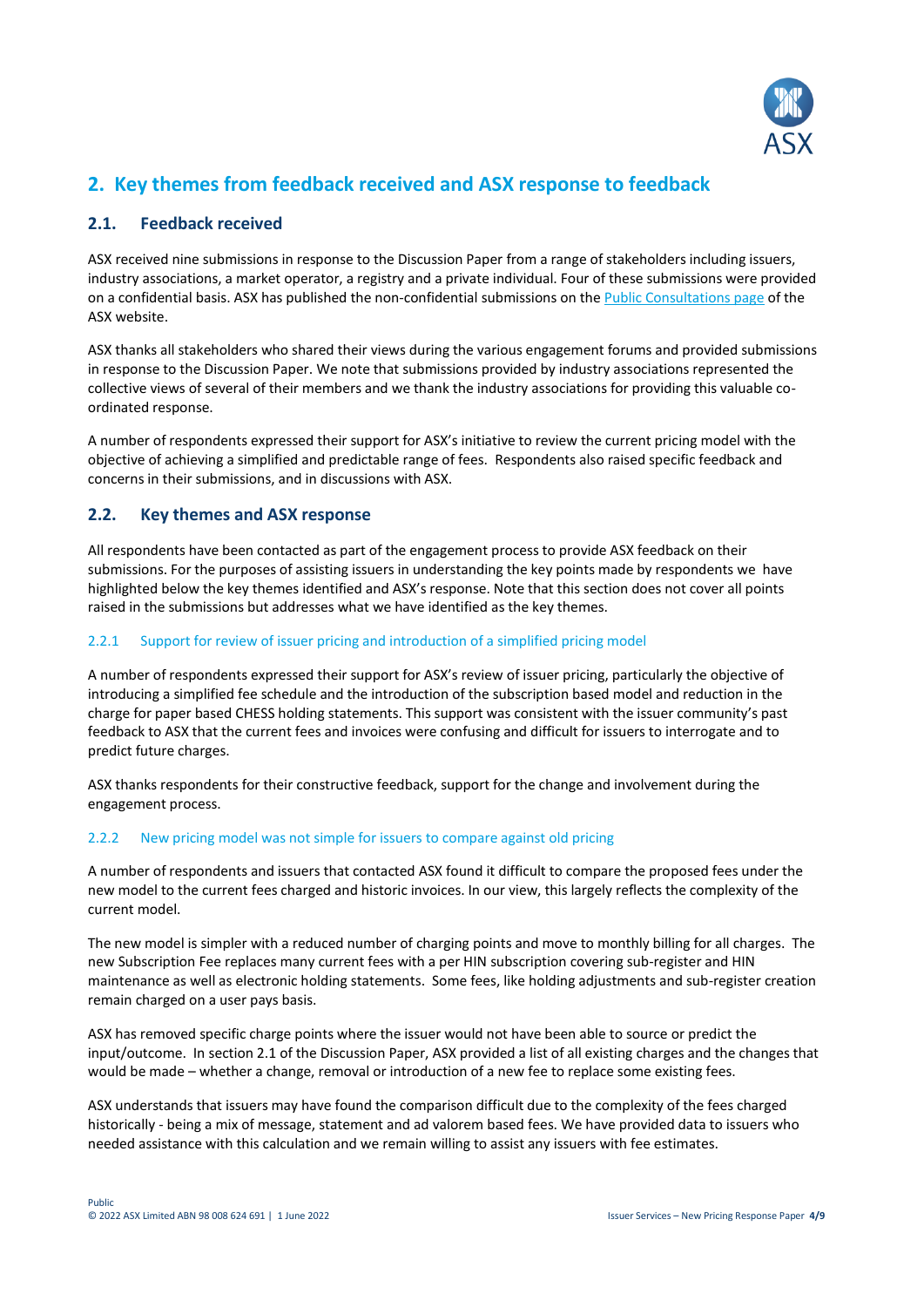

ASX also made a number of tools available at the same time as publishing the Discussion Paper to assist with issuers' evaluation and understanding of the changes and the estimated impact to fees. The [tools](https://www2.asx.com.au/issuers/issuer-services/tools-and-resources) included the online fee calculator, new draft fee schedule and sample invoices.

An overview of these tools was provided in webinars conducted in March and April, as well as in a number of bilateral conversations with issuers, together with tips to assist making a good comparison between the old and new fee models.

The new model has three primary inputs, the number of:

- 1. HINs
- 2. CHESS holding statements; and
- 3. Holding adjustments.

For any queries regarding these inputs please contac[t issuers@asx.com.au.](mailto:issuers@asx.com.au)

In addition to a number of meetings held with issuers in March and April as a result of queries, ASX has met with all issuers that provided a response or contributed to an industry response to walk through the changes, as they impact that issuer. All issuers confirmed they found these demonstrations and discussions beneficial.

Issuer Services representatives will continue to be available to respond to any issuer queries about the new pricing model, and will continue to update the information available on the Issuer Services website.

#### 2.2.3 Perception that costs would increase under the new model, or issuers thought they would be worse off under the changes

Some issuers had calculated that their costs would increase under the new model or had trouble with finding the correct inputs to calculate fees. Others were unsure about whether they qualified (and would continue to qualify) for the low velocity discount.

We were pleased to be able to discuss these submissions with all the relevant issuers and found that through these discussions we could guide issuers to a more accurate comparison of their new estimated fees. We were also able to provide comfort around the low velocity discount and where necessary provide the required data to allow issuers the confidence to budget for this discount on an ongoing basis.

Consistent with our public statements that overall issuer services costs will go down and the majority of issuers will be better off. We found that of the issuers ASX spoke to 79% will be better off under the new model and 100% were in a better position than they had originally calculated.

The discrepancy between issuers' initial fee calculation and the ultimate fee estimate following a discussion with ASX is explained by the following factors:

- **Not using past annual Issuer Services costs as a basis for the comparison**. A number of issuers used a past monthly invoice and multiplied it by 12 for a total annual past cost. This calculation will result in an under or overstatement of past costs (due to different activities each month and the annual operating charge being charged in August each year).
- **Using an incorrect count of holding adjustments**. Historically, the holding adjustment fee included a count of CHESS messages #421, 425 and 512 (without identifying the breakdown). Under the new model the 512 message will not be a point of charge. Many issuers did not realise that fees for 512 messages had been removed and when calculations were adjusted this tended to reduce the holding adjustment charge by around 80% on average.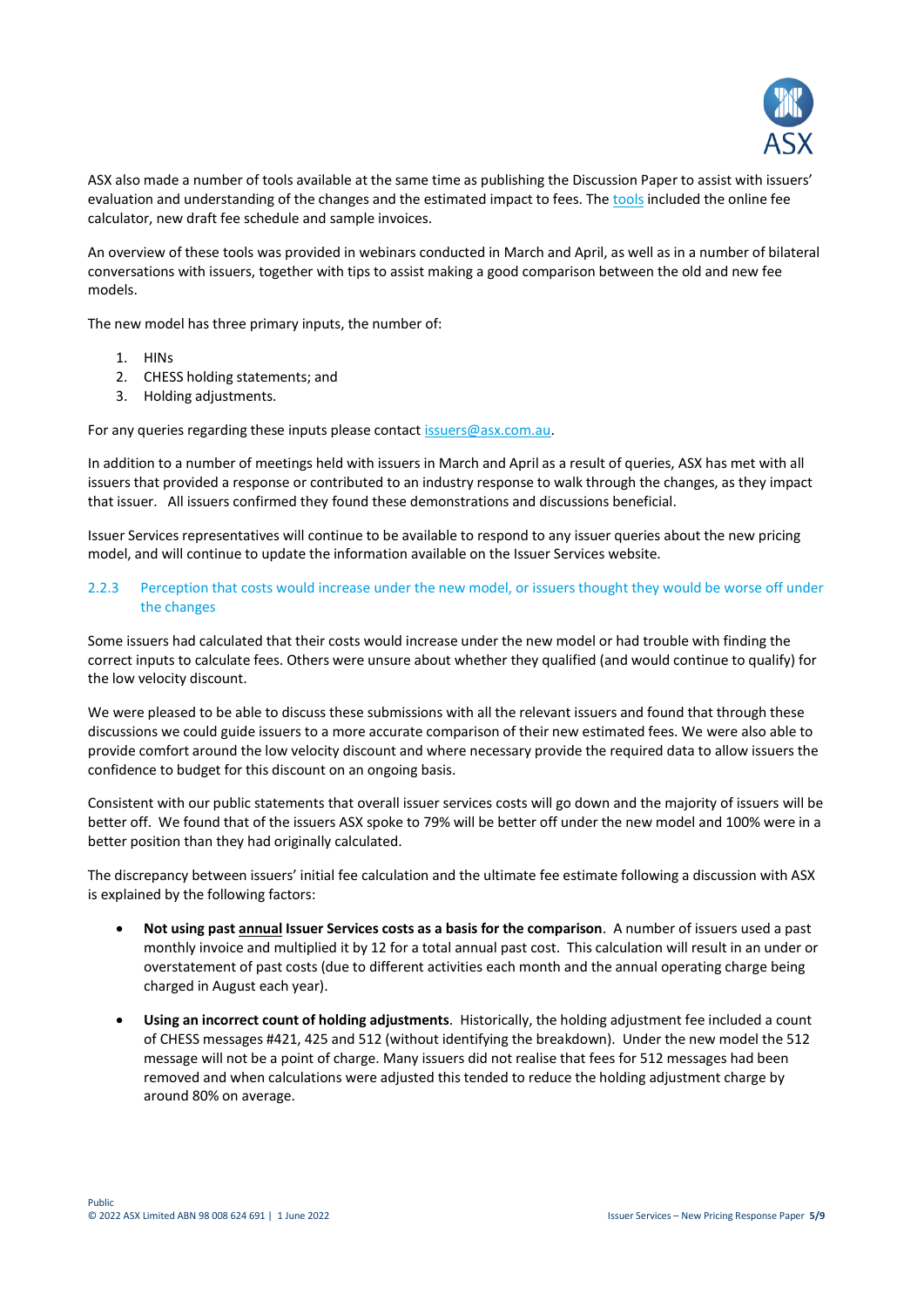

Under the new model, calculating holding adjustments will be much simpler as a holding adjustment is generally a result of corporate activity like a DRP. An issuer can estimate this charge by simply calculating the likely take-up under its regular DRP.

 **Not applying the low velocity discount (25% discount to the Subscription Fee and paper CHESS Holding Statement Fee) when they were entitled to it.** In all engagement activities, ASX explained the methodology behind this discount, how it would be calculated and, for bilateral issuer enquiries, the actual velocity ratio that was evident in past data for that issuer. Some issuers were not sure if the count of CHESS holding statements to determine the ratio included both paper and electronic statements. ASX confirms that is the case.

Further savings will be delivered to issuers as the take-up of electronic CHESS holding statements increases, resulting in lower paper statement charges (based on volume). ASX provided guidance to issuers to initially assume 0% electronic statement take-up in their estimates. More information on electronic holding statements is provided in section 2.3.1 of this paper.

In response to the feedback and questions received during the consultation period, **ASX provides the following assurances to issuers using ASX Issuer Services**:

- Although unintended outcomes are not expected, ASX will monitor for any edge case scenarios once the fee changes have been implemented.
- ASX does not intend to remove the availability of the low velocity discount. ASX notes the discount is available to issuers set up in CHESS on or before 30 June 2022.
- ASX will guarantee that the fees that are being changed or introduced in the new pricing model will not be increased for a period of at least 3 years from 1 July 2022. This includes the following fees:
	- o Subscription Fee
	- o CHESS Holding statement fee for paper statements
	- o Holding Adjustment fee
- Additionally, any fee that has been removed as part of these fee changes will not be reinstated.

The above assurances will remain in place regardless of the go live date for CHESS replacement. As outlined in section 7 of the Discussion Paper, at go live for CHESS replacement the ASX Issuer Services Schedule of Fees will be updated to replace any EIS message references with ISO 20022 message references or other references, as required.

#### 2.2.4 Proposal to use a 12-month rolling average rather than end of month count of HINs for the Subscription Fee **HIN**

One submission noted that despite ASX's efforts to introduce a simpler fee model it would still be difficult for issuers to predict the impact on future fees due to the monthly volatility of the number of investors on HIN. The respondent suggested that a 12-month rolling average calculation of HINs be introduced instead to smooth out any volatility, and to increase the ability of issuers to forecast the fee.

Whilst ASX acknowledges that a 12-month rolling average count of HINs provides a "smoother" number for the purposes of calculating the number of HINs for the Subscription Fee, actual data across a wide cross section of issuers shows very low volatility of the number of investors on a HIN. ASX undertook an analysis across a sample of issuers – 24 issuers across 9 sectors over a two year period of 1 July 2019 to 30 June 2021 (including the volatile market period in first half of 2020). On average the monthly volatility in the number of HINs was 3.9%.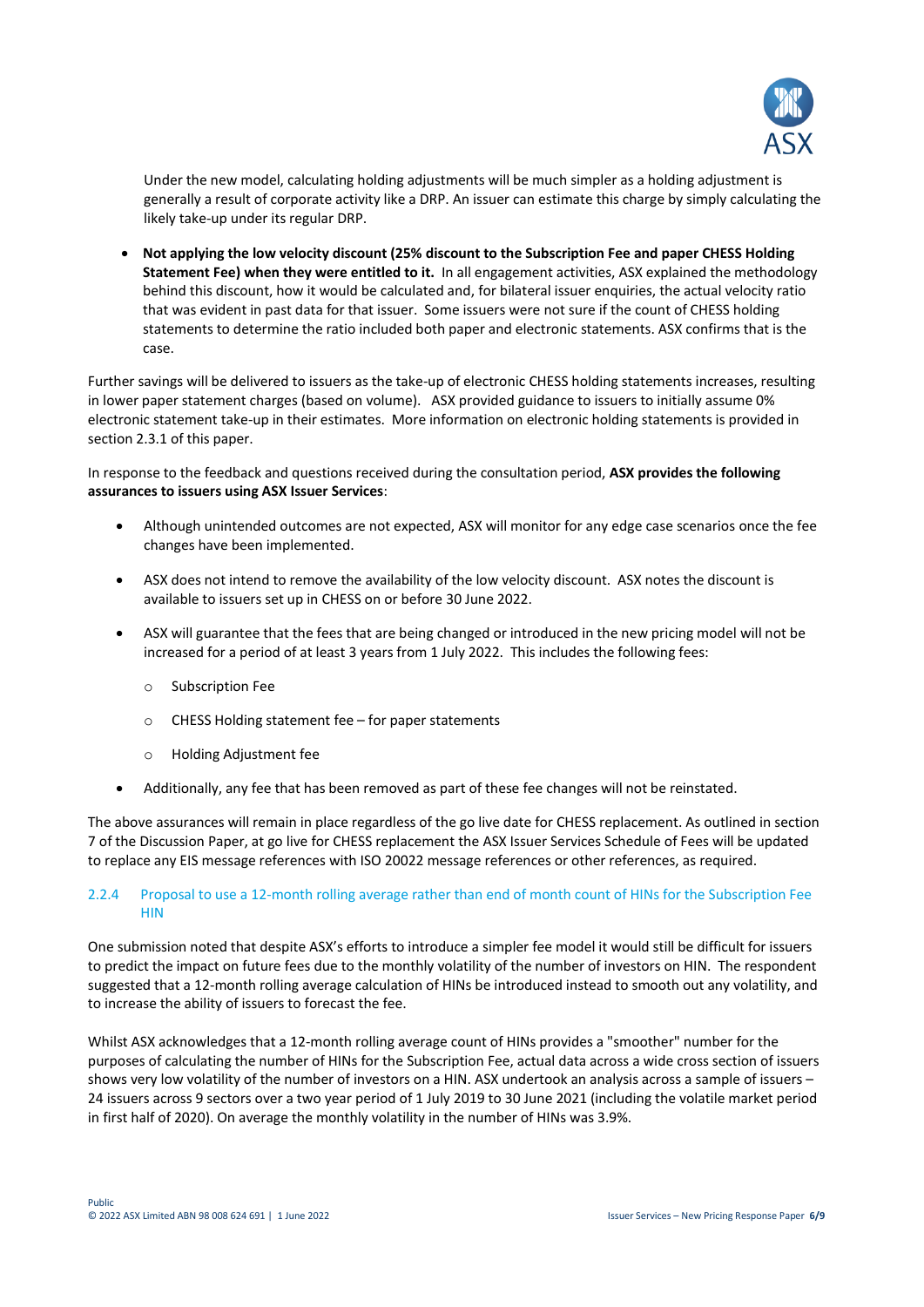

Moving to a rolling 12-month average would make this calculation more difficult for issuers for the purpose of reconciling ASX fees. ASX has therefore determined that the benefits of moving to a rolling average do not justify a change to the proposed model of using actual month end numbers.

The same respondent suggested a review of the introduced fees after twelve months to determine if the objectives had been met and indeed if issuers had experienced savings. ASX has provided an assurance in the previous section of this paper to monitor fees for unintended outcomes.

#### 2.2.5 Engagement process has not been comprehensive

The question of whether issuers have been given sufficient time to consider the new model was raised. Concerns in this regard have been addressed in issuer meetings and correspondence. No issuers have indicated an ongoing concern with timing.

ASX has undertaken a comprehensive process and all issuers directly engaged in the process have appreciated the opportunity to discuss the changes. In addition to the one on one engagement:

- The fee changes were previewed in a number of forums including three share registry hosted events, meetings with industry associations and in communications to market at the time that the availability of electronic holding statements was introduced in December 2021.
- ASX released a Discussion Paper on 3 March 2022, 4 months ahead of the proposed implementation date, allowing a standard 6 week consultation period, with enquires and responses welcomed. At the same time ASX launched a new Issuer Services webpage, alongside a number of tools and resources to assist issuers with their review of the proposed changes.
- All issuers were notified of the Discussion Paper on the proposed changes to pricing by email on 3 March, and also invited to an ASX hosted webinar held in March. Issuers received a Listed@ASX Compliance update email and further email on 5 May. ASX also worked collaboratively with two industry associations and a market operator to provide 3 further webinar events. In total ASX reached 176 attendees at the webinar events.
- ASX has responded to multiple email queries and conducted numerous meetings to discuss the changes bilaterally with issuers. The peak of engagement occurred during the formal engagement period, with issuer enquiries dropping off substantially from May onwards. ASX actively encouraged and participated in these bilateral discussions. ASX expects, as with many consultations, that some stakeholders reviewed the material but did not consider it necessary to make a formal submission.

#### **2.3. Other matters raised by respondents**

#### 2.3.1 Take-up of electronic CHESS holding statements

One respondent acknowledged and welcomed the recent work by ASX to provide the option of electronic CHESS holding statements and the waiving of certain participant fees to encourage take-up of the service. Three respondents were keen to understand how the take-up of electronic statements was proceeding and ASX's support for and promotion of the changes, given the growth in take up will result in a reduction in issuer services fees. A number of respondents were supportive of the move toward digital holder communications.

ASX's objective is to achieve as high a take-up of electronic statements as possible with the resultant improvements, including the ability to pass the email address to issuer's share registries, improved services to holders through the availability of an electronic portal and to create a more efficient and environmentally friendly solution. ASX has already confirmed that it will not charge issuers for the issuance of electronic holding statements, as they are included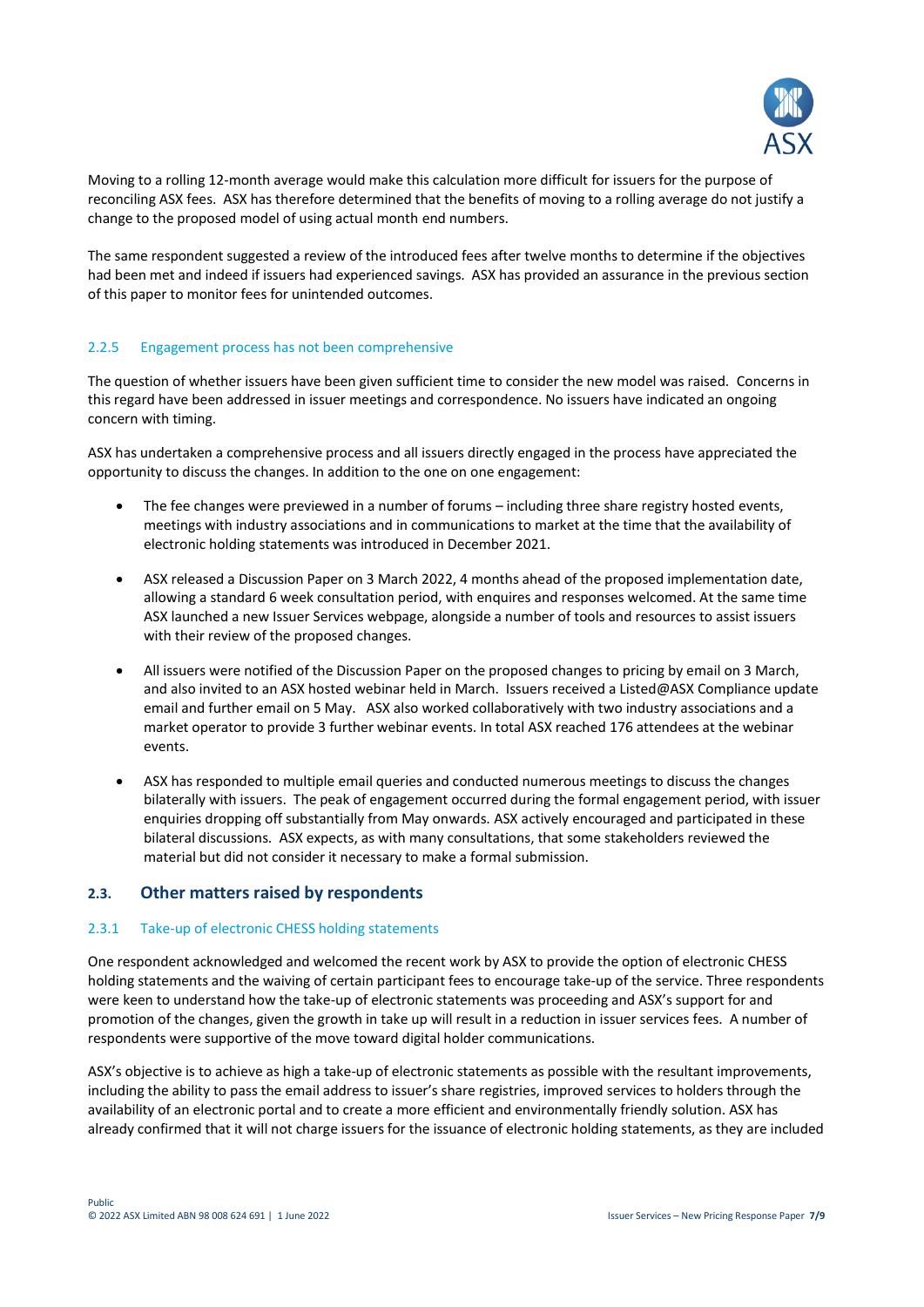

in the new Subscription Fee and that the charge for the issuance of paper CHESS holding statements would reduce from \$1.25 to \$0.50 per statement.

Through the engagement period, ASX has provided guidance to issuers to initially assume 0% take up of electronic statements for the purposes of doing a comparison between the existing fees and new fee model. This guidance is based on the limited take up of the service to date, given its recent implementation. ASX has also provided updates to issuers and other stakeholders on the participant take-up activity - where a number of smaller brokers have already supported investors to select electronic statements and that take-up activity will increase into FY23. This will give issuers savings as soon as the new pricing model is introduced in July 2022. At the same time, ASX has confirmed it will indefinitely waive the fee charged to participants to notify email details to CHESS for existing holders.

## **3. Confirmation of changes and effective date**

ASX will proceed with the implementation of the proposed fee changes as outlined in th[e Discussion Paper](https://www2.asx.com.au/content/dam/asx/issuers/issuer-services/issuer-services-discussion-paper-new-pricing.pdf) and the [draft Issuer Services fee schedule](https://www2.asx.com.au/content/dam/asx/issuers/issuer-services/draft-asx-issuer-services-schedule-of-fees-effective-01-july-2022.pdf) published on 3 March 2022. **The changes will be effective from 1 July 2022**.

The changes will therefore be applicable for the month of July 2022 onward, and issuers will first see these changes for the July month invoice issued in August 2022.

ASX will review the eligibility of issuers for the low velocity discount following the end of each financial year. This will be done for the first time after June 2023 for the 1 July 2022 to 30 June 2023 financial year. Issuers who are eligible to receive the low velocity discount (a 25% discount to the total Subscription Fee and CHESS Holding Statement Fees charged during FY23) will receive a credit note after the end of the financial year. The same process will be applied to subsequent financial year periods.

|                | <b>ACTIVITY</b>                                                                                                                                                 | <b>JUNE 2022</b>         | <b>JULY 2022</b> | <b>AUG 2022</b> | 30 JUN 2023 | <b>JUL 2023</b> |
|----------------|-----------------------------------------------------------------------------------------------------------------------------------------------------------------|--------------------------|------------------|-----------------|-------------|-----------------|
|                | ASX Response to feedback, confirmation of<br>changes<br>01/06/2022                                                                                              | $\left( \bullet \right)$ |                  |                 |             |                 |
|                | New pricing effective date<br>01/07/2022                                                                                                                        |                          | $\bullet$        |                 |             |                 |
| Sxxx           | 1st Invoice date for new fees (for month of July<br>2022)<br>August 2022                                                                                        |                          |                  |                 |             |                 |
| <b>Filling</b> | End of first financial year for new pricing / ASX<br>determines eligibility for low velocity discount;<br>credit provided to eligible issuers<br>Post July 2023 |                          |                  |                 | <b>FYE</b>  | $\bullet$       |

### **4. Updated resources available to issuers and other stakeholders**

ASX will continue to maintain the Issuer Services web pages and tools and resources available to issuers.

To support the introduction of the fee changes, ASX has updated or added the following information for the information of issuers and other stakeholders:

- This response paper is published on the [What's New](https://www2.asx.com.au/issuers/issuer-services/our-services?#new) section of the Issuer Services web pages, as well as on th[e Public Consultations](https://www2.asx.com.au/about/regulation/public-consultations) web page, together with the non-confidential submissions.
- Updated Frequently Asked Questions document available from th[e Tools & Resources](https://www2.asx.com.au/issuers/issuer-services/tools-and-resources) web page.